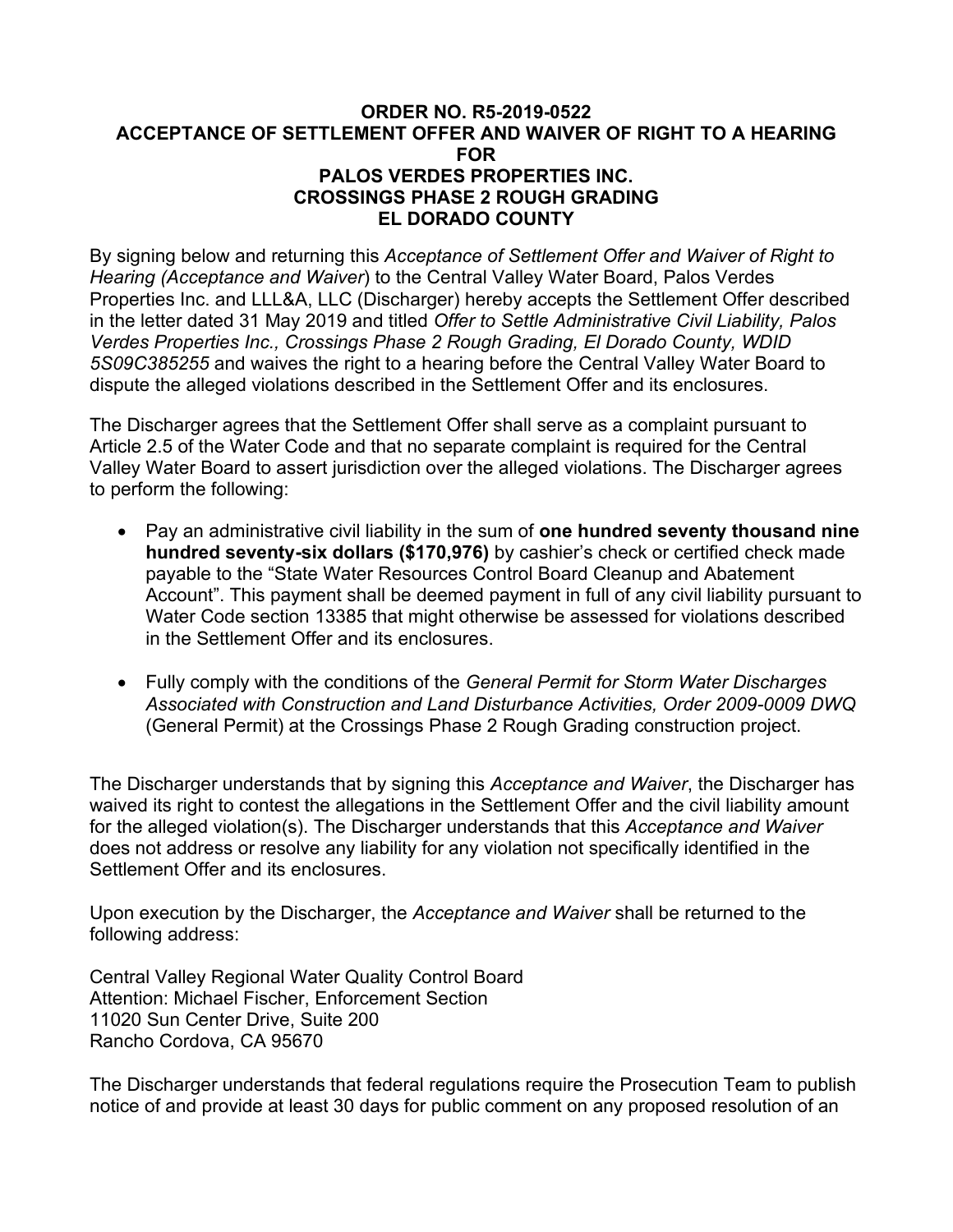Palos Verdes Properties Inc. Crossings Phase 2 Rough Grading Acceptance and Waiver **Page 2** 

enforcement action for violations of an NPDES permit, such as the General Permit. Accordingly, this *Acceptance and Waiver*, prior to being formally endorsed by the Central Valley Water Board Executive Officer (acting as head of the Advisory Team), will be published as required by law for public comment.

If no comments are received within the notice period that cause the Prosecution Team to reconsider the Settlement Offer, then the Prosecution Team will present this *Acceptance and Waiver* to the Central Valley Water Board's Executive Officer for formal endorsement on behalf of the Central Valley Water Board.

The Discharger understands that if significant comments are received in opposition to the settlement, then the offer may be withdrawn by the Prosecution Team. If the Settlement Offer is withdrawn, then the Discharger will be notified and the Discharger's waiver pursuant to the *Acceptance and Waiver* will also be treated as withdrawn. The unresolved violation(s) will be addressed in a formal enforcement action. An administrative civil liability complaint may be issued and the matter may be set for a hearing.

The Discharger understands that once this *Acceptance and Waiver* is formally endorsed and an Order Number is inserted, then the full payment is a condition of this *Acceptance and Waiver.* An invoice will be sent upon endorsement, and full payment will be due within 30 days of the date of the invoice.

I hereby affirm that I am duly authorized to act on behalf of and to bind the Discharger in the making and giving of this *Acceptance and Waiver*.

PALOS VERDES PROPERTIES INC. and LLL & A, LLC

By: \_*Original signed by Leanord Grado*\_\_\_\_\_\_\_\_\_\_\_\_\_\_\_\_\_\_\_\_\_\_\_\_\_\_\_\_\_\_

Title: President and Manager

Date: \_10-28-2019\_\_\_\_\_\_\_\_\_\_\_\_\_\_\_\_\_\_\_\_\_\_\_\_\_\_\_\_\_\_\_\_\_\_\_\_\_\_\_\_\_\_\_\_\_\_\_\_

IT IS SO ORDERED, pursuant to California Water Code section 13385.

By: **Original signed by Example 20** and the contract of the contract of the contract of the contract of the contract of the contract of the contract of the contract of the contract of the contract of the contract of the PATRICK PULUPA, Executive Officer

Date: 12-06-2019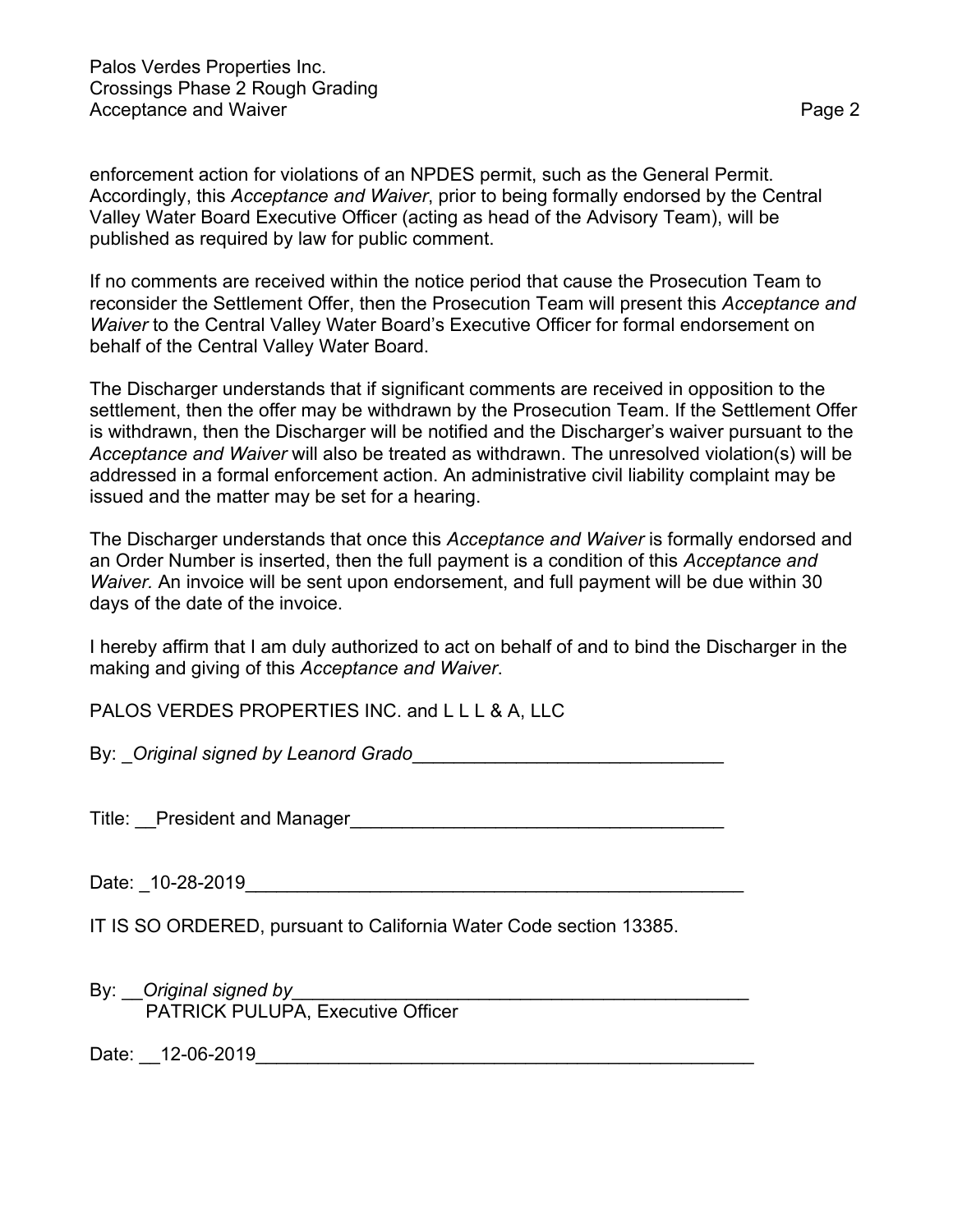### **PENALTY CALCULATION METHODOLOGY FOR PALOS VERDES PROPERTIES INC. AND L L L & A, LLC CROSSINGS PHASE 2 ROUGH GRADING EL DORADO COUNTY**

The State Water Resources Control Board's Water Quality Enforcement Policy (Enforcement Policy) establishes a methodology for determining administrative civil liability by addressing the factors that are required to be considered under California Water Code section 13385(e). Each factor of the nine-step approach is discussed below, as is the basis for assessing the corresponding score. The Enforcement Policy can be found at: **[Enforcement Policy](https://www.waterboards.ca.gov/board_decisions/adopted_orders/resolutions/2017/040417_9_final adopted policy.pdf)**.

### **SUMMARY**

Palos Verdes Properties Inc. and L L L & A, LLC (Discharger) obtained coverage under the State Water Resources Control Board's *General Permit for Storm Water Discharges Associated with Construction and Land Disturbance Activities,* Order 2009-0009 DWQ (Construction General Permit) in November 2018 for the Crossings Phase 2 Rough Grading construction project (Project) in El Dorado County. This Project enrolled for Construction General Permit as a Risk Level 1 site under the terms of the Construction General Permit.

Central Valley Regional Water Quality Control Board (Board) staff conducted an inspection of the Project on 18 January 2019 and observed that the Project did not have adequate erosion control Best Management Practices (BMPs) on inactive areas, perimeter sediment control BMPs were not installed in all required areas, and a retention basin was nearly full and was installed without the required spillway. In addition, significant erosion and evidence of sediment discharge was observed. A review of the Project's Permit Registration Documents showed that the risk level had been calculated using post-construction conditions and not the pre-construction conditions as specified by the Construction General Permit. Board staff issued a Notice of Violation on 4 February 2019 requesting a response to the violations observed during the 18 January 2019 inspection, as well as a re-evaluation of the Project's Risk Level by 28 February 2019.

Board staff re-inspected the Project on 4 February 2019 during a rain event to evaluate the freeboard in the retention basin. During the inspection, Board staff observed turbid storm water being pumped from a retention basin to an adjacent hillside and discharging from the Project site. Board staff measured the turbidity of the storm water discharge at the bottom of the hillside. After mixing with clear runoff from other portions of the property, the discharge had a turbidity of 870 Nephelometric Turbidity Units (NTU), above the 250 NTU Numeric Action Level (NAL) in the Construction General Permit. During the inspection, Board staff spoke with the construction crew operating the pump and requested that it be shut off. According to the crew, they had been pumping storm water from the retention basin all day the previous day, 3 February 2019, and had resumed pumping earlier on the morning of 4 February 2019. Board staff issued a second NOV on 7 February 2019 for violations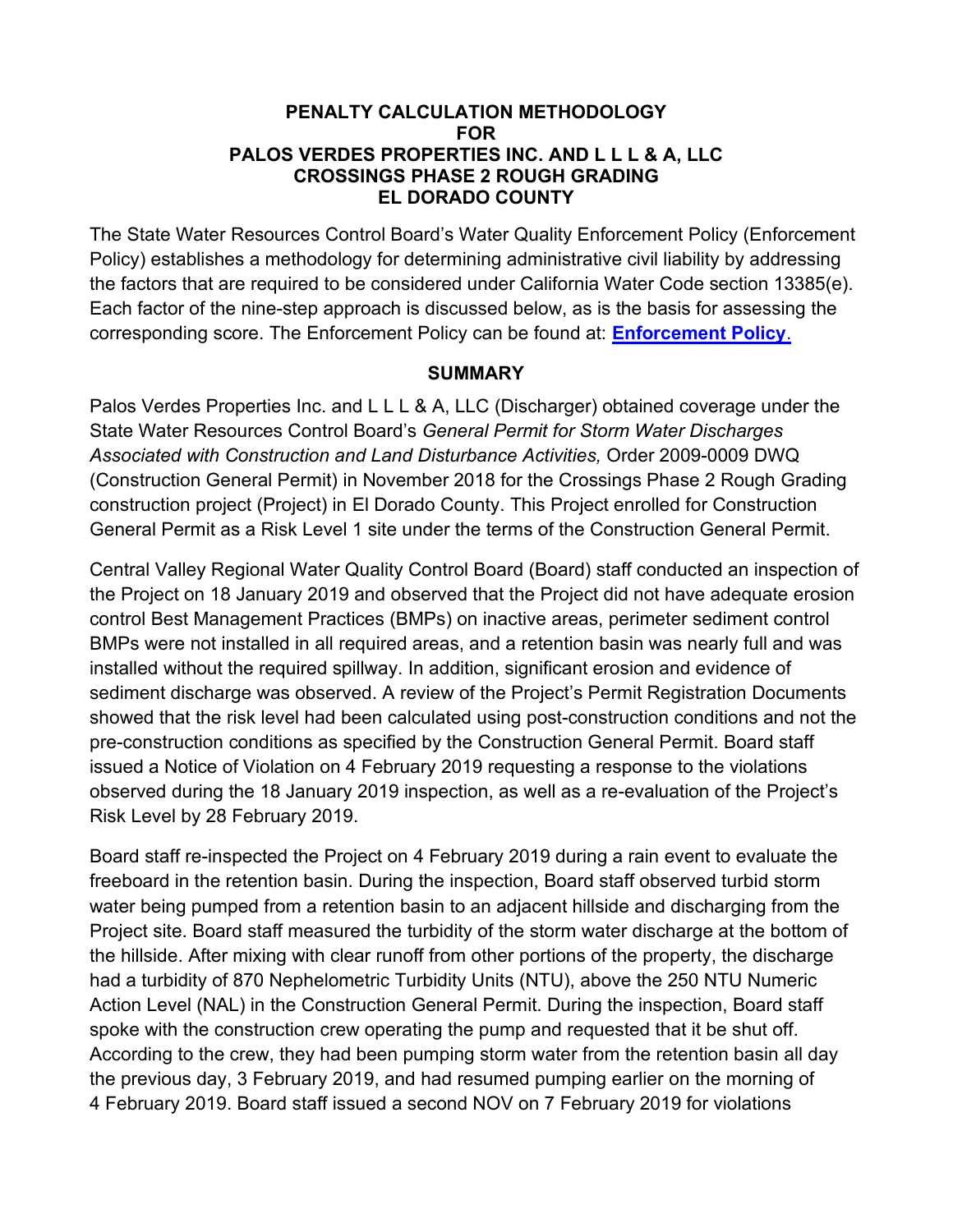observed during the 4 February 2019 inspection. The 7 February 2019 NOV requested a response by 28 February 2019.

On 12 February 2019, Board staff met with the Discharger and Qualified Storm Water Pollution Plan Developer/Practitioner (QSD/P) onsite. During the meeting, the QSD/P described plans to install a sprinkler system to disperse and infiltrate turbid storm water on the hillsides of the Project to dewater the retention basins. Board staff cautioned the Discharger that any turbid water that did not infiltrate and discharged due to the Project's dewatering activities would not meet the Construction General Permit's effluent standards, which require Dischargers to *minimize or prevent pollutants in storm water discharges and authorized non-storm water discharges through the use of controls, structures, and management practices that achieve BAT for toxic and non-conventional pollutants and BCT for conventional pollutants.* Board staff were assured that the hillside would be closely monitored during any dewatering activities and if any discharge was observed, the pumps would be stopped.

On 13 February 2019, Board staff inspected the dewatering operations at the Project and observed turbid storm water with a turbidity over 2,400 NTU discharging from the Project, in violation of the Construction General Permit's effluent standards. In addition, Board staff did not observe anyone monitoring for discharge on the hillside.

Following a phone call on 15 February 2019 between Board staff and the Discharger, the Discharger installed an Active Treatment System (ATS), which was operational and discharging water below 10 NTU during the first week of March 2019.

Board staff issued an NOV on 12 March 2019 for the violations observed during the 13 February 2019 inspection. The NOV required the Discharger to provide a summary of all pumping from the retention basins prior to installation of the ATS. In addition, the NOV required the submittal of a revised Risk Level calculation, which was originally required by the 4 February 2019 NOV but was not submitted by the Discharger. The 12 March 2019 NOV required a response by 22 March 2019.

On 14 April 2019, the QSD/P submitted a revised Risk Level calculation into the State Water Board's Storm Water Multiple Application and Report Tracking System (SMARTS) using the required pre-construction site conditions. The revised calculation showed that the Project was a Risk Level 2 project. A Change of Information (COI) was initiated in SMARTS to revise the Project's Risk Level by the QSD/P on 2 May 2019. The information, however, could not be used to change the Project's Risk Level until it was certified and submitted by the Discharger. Board staff contacted the QSD/P and Discharger by email on 24 April 2019 and 10 May 2019 to have the COI certified and submitted.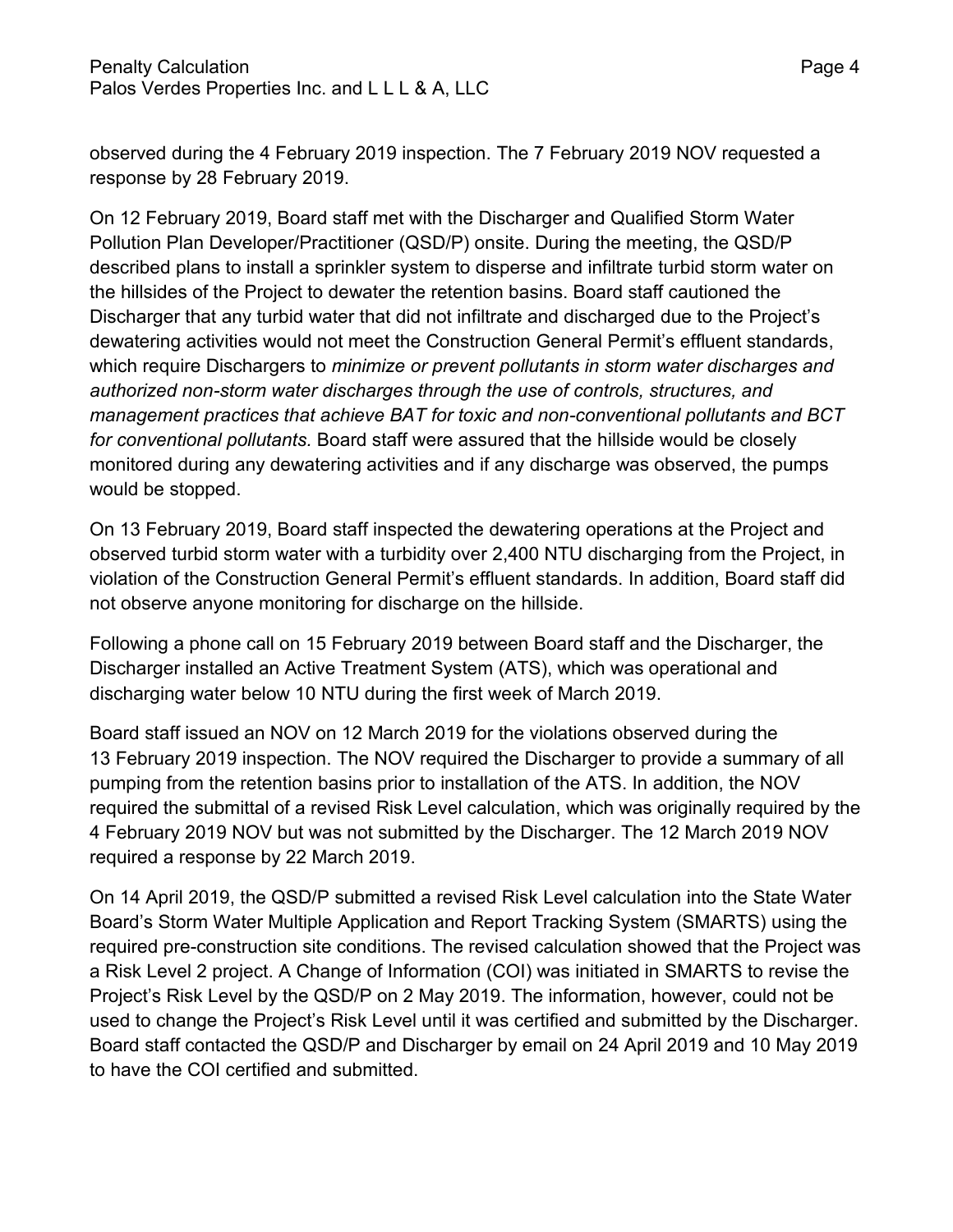As of 10 June 2019, over three months since Board staff first notified the Discharger of the Risk Level miscalculation, the COI had not been certified and submitted in SMARTS and the Project remains enrolled as in Risk Level 1 instead of Risk Level 2. The Risk Level designation makes a significant difference in the applicable storm water requirements for a project. In comparison to Risk Level 1 projects, Risk Level 2 projects have more robust BMP requirements, require more frequent inspections by the project's QSP, and are required to sample storm water discharge during rain events.

On 2 May 2019, the QSD/P submitted a summary of pumping from the retention basins prior to implementing the ATS. The summary did not include the requested volume of discharge but did report that turbid storm water was pumped from the retention basins on 22 January 2019, 24 January 2019, sporadically between 25 January and 1 February 2019, 4 February 2019, 11 February 2019, 13 February 2019, and 14 February 2019. According to the NOV response, no discharge at the base of the hillside was observed during these pumping activities with the exception of the discharges observed by Board staff on 4 and 13 February 2019.

Based on pumping flow rates provided by the QSD/P in the response to the 7 February 2019 NOV of 300 gallons per minute and estimated start and stop times of pumping on 4 and 13 February 2019, Board staff estimated that approximately 45,000 gallons of turbid storm water was disposed of on the hillside adjacent to the basin. Board staff provided this estimate to the QSD/P and Discharger by email on 10 May 2019. The QSD/P responded that the times and flow rates "make sense" but disputed that all pumped water discharged from the site. Board staff inspections and NOAA precipitation data show that these dates had significant rainfall. Staff alleges that the ground was saturated during this period and very little of the pumped storm water infiltrated into the ground. Assuming that 20% of the pumped storm water infiltrated, at least 36,000 gallons of turbid storm water discharged from the Project on the two days when Board staff observed discharges from the site.

# **VIOLATION 1 – FAILURE TO IMPLEMENT BAT/BCT BMPS**

Dischargers are required to minimize or prevent pollutants in storm water using controls, structures and management practices that achieve best available technology economically achievable (BAT) for toxic pollutants and non-conventional pollutants and best conventional pollutant control technology (BCT) for conventional pollutants, also referred as the BAT/BCT standard. During Board staff site inspections on 18 January 2019, 4 February 2019, 12 February 2019, and 13 February 2019, Board staff observed large disturbed areas of the project that were inactive and did not have erosion control BMPs installed, as required by the Construction General Permit. The Discharger constructed two retention basins to capture turbid storm water from the unprotected disturbed soil areas; however, these basins did not have adequate capacity to store storm water through the winter and impounded storm water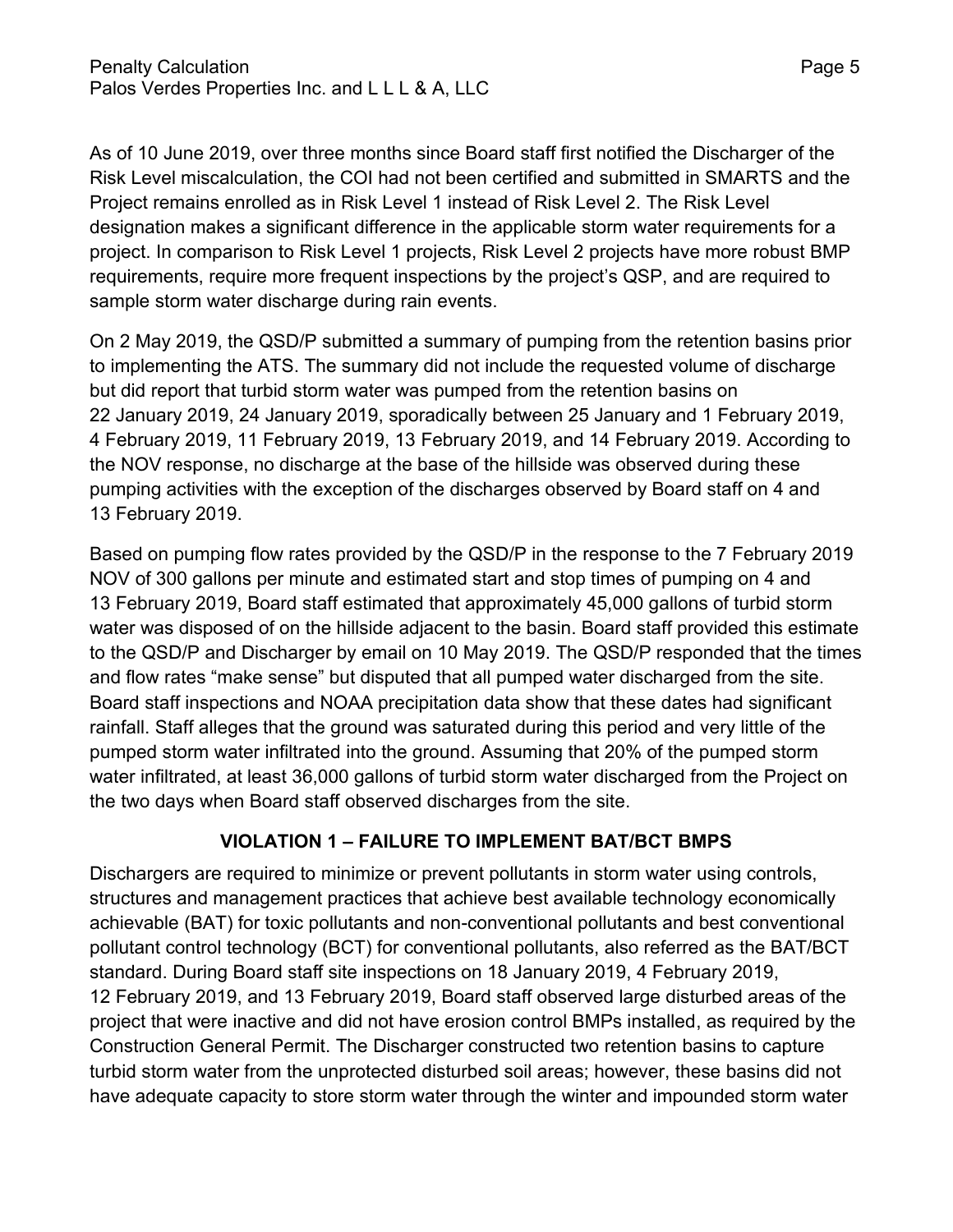needed to be removed to avoid a failure of the basin's berms and an uncontrolled discharge of turbid storm water.

Board staff observed turbid storm water being pumped from a retention basin to an adjacent hillside and discharging from the Project site during 4 February 2019 and 13 February 2019 inspections. No additional BMPs were implemented to reduce the turbidity of the pumped discharges. The turbidity of the storm water discharge was measured by Board staff at the bottom of the hillside, after mixing with clear runoff from other portions of the hillside, at 870 Nephelometric Turbidity Units (NTU), above the 250 NTU NAL in the Construction Storm Water General Permit. Board staff measured the turbidity of pumped storm water to be over 2,400 NTU during the 13 February 2019 inspection. Following the 13 February 2019 inspection, the Discharger initiated the installation of an Active Treatment System, which was operational and discharging water below 10 NTU during the first week of March 2019.

The Discharger did not implement appropriate erosion and sediment controls to minimize or prevent pollutants in storm water. Discharge of storm water from a construction site without implementation of BMPs that meet the BAT/BCT standard is a violation of the Construction General Permit. The Effluent Standards in Attachment C, section A.1.b of the Construction General Permit state: *Dischargers shall minimize or prevent pollutants in storm water discharges and authorized non-storm water discharges through the use of controls, structures, and management practices that achieve BAT for toxic and non-conventional pollutants and BCT for conventional pollutants.*

| <b>PENALTY FACTOR</b>                                                                | <b>VALUE</b>   | <b>DISCUSSION</b>                                                                                                                                                                                                                                                                                                                                                                         |
|--------------------------------------------------------------------------------------|----------------|-------------------------------------------------------------------------------------------------------------------------------------------------------------------------------------------------------------------------------------------------------------------------------------------------------------------------------------------------------------------------------------------|
| Physical, chemical,<br>biological, or thermal<br>characteristics of the<br>discharge | $\overline{2}$ | Discharges of sediment can cloud the receiving water<br>(which reduces the amount of sunlight reaching aquatic<br>plants), clog fish gills, smother aquatic habitat and<br>spawning areas, and impede navigation. Sediment can<br>also transport other materials such as nutrients, metals,<br>and oils and grease, which can also negatively impact<br>aquatic life and aquatic habitat. |
| Harm or potential for<br>harm to beneficial<br>uses                                  | 1              | The Project is located within a Low-Risk receiving-water<br>watershed without Cold, Spawn and Migratory beneficial<br>uses. In addition, the discharge comingles with several<br>other storm water drainages prior to reaching the<br>receiving water. Therefore, the discharge presented a<br>"minor" potential for harm to beneficial uses.                                             |
| Susceptibility to<br>cleanup or<br>abatement                                         | 1              | The turbidity discharged was dispersed by storm water<br>over a long distance and cleanup or abatement of 50% or<br>more of the material would not be possible.                                                                                                                                                                                                                           |

## **Table 1: Violation 1 Penalty Factors and Discussion**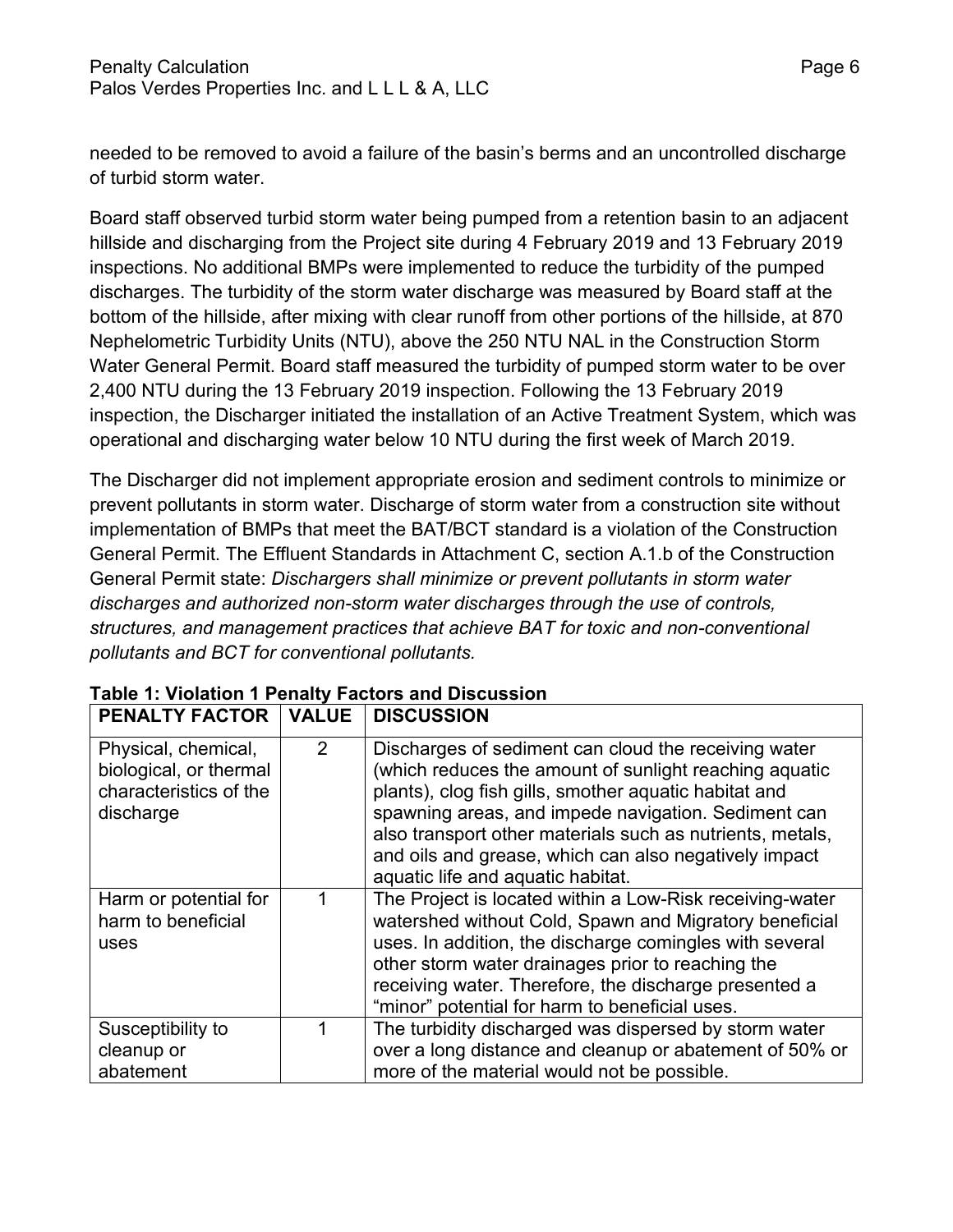| Per gallon and per           | 0.08           | The "Deviation from Requirement" is major because the      |
|------------------------------|----------------|------------------------------------------------------------|
| day factor for               |                | Discharger did not implement several requirements of the   |
| discharge violations         |                | General Permit rendering the permit's BAT/BCT effluent     |
|                              |                | standard ineffective. The Discharge exceeded the           |
|                              |                | <b>Construction General Permit's NALs on multiple</b>      |
|                              |                | occasions before effective BMPs were implemented. The      |
|                              |                | value of 0.08 was determined from Table 1 of the           |
|                              |                | <b>Enforcement Policy.</b>                                 |
| Volume discharged            | 36,000         | The volume discharged corresponds to dewatering            |
|                              |                | discharges on 4 and 13 February 2019. It was calculated    |
|                              |                | using the estimated minimum run-time of the dewatering     |
|                              |                | pump at a rate of 300 gallons per minute with an 80%       |
|                              |                | runoff coefficient. The rate of the discharge was obtained |
|                              |                | from the Notice of Violation (NOV) response prepared on    |
|                              |                | 7 February 2019 by the Project's QSD/P.                    |
| Adjustment for high          | n/a            | Discharge volume does not meet the minimum 100,000         |
| volume discharges            |                | gallons discharge for high volume consideration.           |
| Days of discharge            | $\overline{2}$ | Although there were likely additional days of discharge,   |
|                              |                | the Prosecution Team is only considering the two days of   |
|                              |                | dewatering activities that were observed by Board staff.   |
|                              |                | The Prosecution Team reserves the right to propose         |
|                              |                | additional days of violation should this matter proceed to |
|                              |                | hearing.                                                   |
| <b>Initial Liability for</b> | \$29,600       | The liability is calculated as per day factor (0.08)       |
| <b>Violation #1</b>          |                | multiplied by the number of days (2 days) multiplied by    |
|                              |                | the maximum liability per day (\$10,000/day) plus the      |
|                              |                | number of gallons discharged in excess of 1,000 gallons    |
|                              |                | (35,000 gallons) multiplied by \$10 dollars per gallon.    |
| Adjustments for              | 1.3            | The Discharger has applied for and received permit         |
| <b>Discharger Conduct</b>    |                | coverage under the Construction General Permit for         |
| Culpability                  |                | numerous construction sites in California. The Discharger  |
|                              |                | also retained a QSD/P that is aware of the Construction    |
|                              |                | General Permit's BMP requirements. Therefore, the          |
|                              |                | Discharger should be aware of, and complied with, the      |
|                              |                | Construction General Permit's requirements. In addition,   |
|                              |                | the Discharger initiated grading activities in late        |
|                              |                | November, after the onset of the rainy season, and         |
|                              |                | intentionally pumped turbid water without appropriate      |
|                              |                | BMPs for disposal. Therefore, Board staff are applying a   |
|                              |                | culpability factor of 1.3 to this violation.               |
| Adjustments for              | 1              | Board staff is not aware of previous violations by the     |
| <b>Discharger Conduct</b>    |                | Discharger related to the General Permit. Therefore, a     |
| <b>History of Violations</b> |                | neutral factor of 1.0 is appropriate.                      |
| Adjustments for              | 1.2            | The Discharger was issued three NOVs for violations of     |
| <b>Discharger Conduct</b>    |                | the Construction General Permit. Responses to each of      |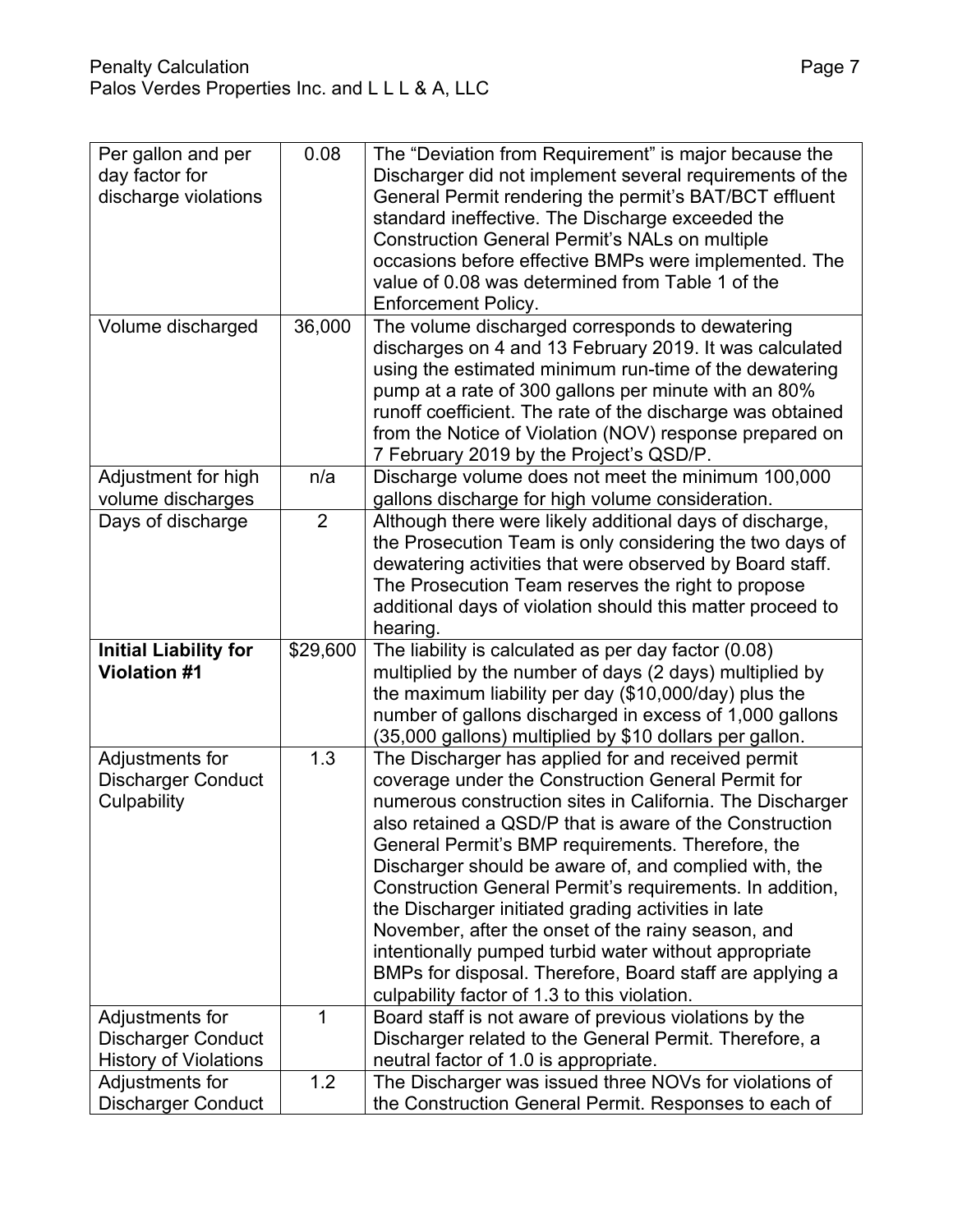| Cleanup and                 | the NOVs were late and discharge from the Project was              |
|-----------------------------|--------------------------------------------------------------------|
| Cooperation                 | not in compliance with Construction General Permit                 |
|                             | requirements until the ATS system was operational in               |
|                             | early March 2019. Therefore, Board staff are applying a            |
|                             | cleanup and cooperation factor of 1.2 to this violation.           |
| <b>Total Base Liability</b> | \$46,176 The base liability is calculated as the initial liability |
| for Violation #1            | multiplied by each of the above three factors.                     |

## **VIOLATION 2 – FAILURE TO PROPERLY CALCULATE PROJECT RISK**

Dischargers are required to calculate a project's sediment and receiving water risk in order to determine the Project's overall Risk Level when applying for coverage under the Construction General Permit. Construction General Permit Section VIII. Risk Determination states: *The discharger shall calculate the site's sediment risk and receiving water risk during periods of soil exposure (i.e. grading and site stabilization) and use the calculated risks to determine a Risk Level(s) using the methodology in Appendix 1.* Section C, LS Factor of Appendix 1 states: *Estimate the weighted LS for the site prior to construction.* During the Construction General Permit application process, the Discharger calculated the LS factor portion of the sediment risk using post construction conditions, which incorrectly reduced the site's sediment risk from "medium" to "low". This resulted in the Project registering as a Risk Level 1 project instead of a Risk Level 2 project. By incorrectly determining the Project's Risk Level, the Discharger avoided the more stringent Risk Level 2 inspection, BMP, and monitoring requirements.

Board staff issued a Notice of Violation on 4 February 2019 requiring a re-evaluation of the Project's Risk Level by 28 February 2019. The Discharger did not provide the requested evaluation. Board staff issued another NOV on 12 March 2019 which again required the submittal of a revised Risk Level calculation by 22 March 2019. On 14 April 2019, the QSD/P uploaded a revised Risk Level calculation, dated 11 April 2019, into SMARTS using the required pre-construction site conditions showing that the Project was a Risk Level 2 project. A Change of Information (COI) was initiated in SMARTS to revise the Project's Risk Level by the QSD/P on 2 May 2019, but the information could not be used to change the Project's Risk Level until it was certified and submitted by the Discharger. Board staff contacted the QSD/P and Discharger by email on 24 April 2019 and 10 May 2019 requesting that the COI be certified and submitted. As of 10 June 2019, over four months since Board staff first notified the Discharger of the Risk Level miscalculation, the COI had not been certified and submitted in SMARTS and the Project was still enrolled as a Risk Level 1 project.

| PENALTY FACTOR   VALUE |     | <b>DISCUSSION</b>                                                                  |
|------------------------|-----|------------------------------------------------------------------------------------|
| Discharge violations   | n/a | This step is not applicable because the violation is not a<br>discharge violation. |

### **Table 2: Violation 2 Penalty Factors and Discussion**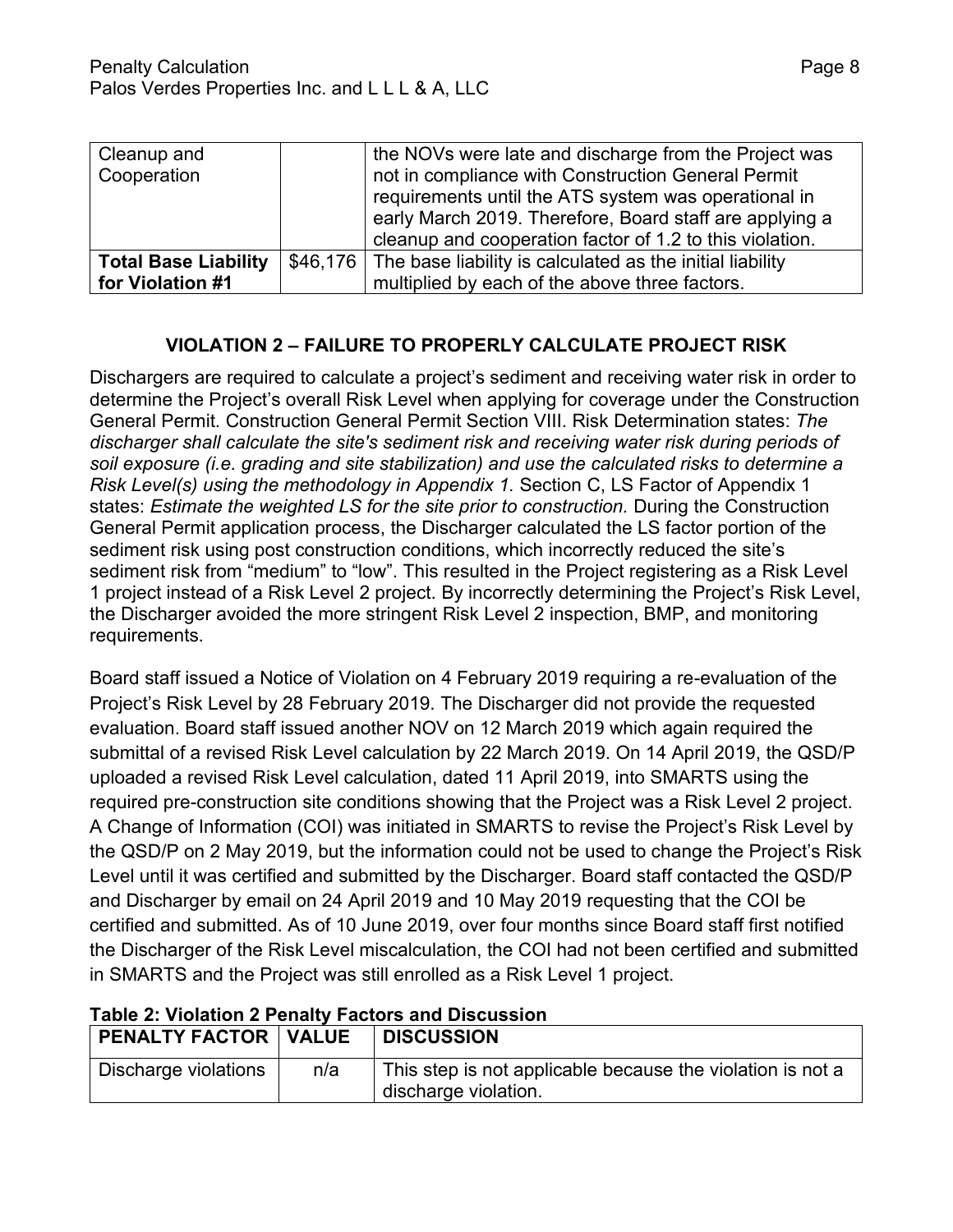| Potential for harm                                  | Minor    | Incorrectly calculating project sediment risk and<br>registering for Construction General Permit coverage<br>with an incorrect Risk Level resulted in reduced<br>inspection, BMP, and monitoring requirements for the<br>Project. Not implementing Risk Level 2 erosion control<br>BMPs led to turbid storm water being impounded in, and<br>later discharged from, the Project's retention basins.<br>However, the Project is located within a Low-Risk<br>receiving-water watershed without Cold, Spawn and<br>Migratory beneficial uses. In addition, the discharge<br>comingles with several other storm water drainages prior<br>to reaching the receiving water. Therefore, a "Minor"<br>Potential for Harm is appropriate for this violation.                                                                            |
|-----------------------------------------------------|----------|---------------------------------------------------------------------------------------------------------------------------------------------------------------------------------------------------------------------------------------------------------------------------------------------------------------------------------------------------------------------------------------------------------------------------------------------------------------------------------------------------------------------------------------------------------------------------------------------------------------------------------------------------------------------------------------------------------------------------------------------------------------------------------------------------------------------------------|
| Deviation from<br>requirement                       | Moderate | The "Deviation from Requirement" is moderate because<br>the intended effectiveness of the requirement was<br>partially compromised.                                                                                                                                                                                                                                                                                                                                                                                                                                                                                                                                                                                                                                                                                             |
| Per day factor                                      | 0.25     | Moderate deviation and minor potential for harm<br>determined from Table 3 in the Enforcement Policy. The<br>middle value was chosen, but the value could be<br>increased if this matter proceeds to hearing.                                                                                                                                                                                                                                                                                                                                                                                                                                                                                                                                                                                                                   |
| Days of violation                                   | 32       | Board staff first notified the Discharger of the incorrect<br>Risk Level calculation in an NOV dated 4 February 2019,<br>which required a response by 28 February 2019. The<br>Discharger was notified several more times following the<br>initial notification. As of 2 May 2019, the Discharger has<br>yet to certify and submit the required Change of<br>Information into SMARTS to correct the Project's Risk<br>Level. Using the NOV response date of 28 February<br>2019 and 11 April 2019 yields 43 days of violation.<br>Water Board staff have the discretion to collapse<br>multiple day violations in accordance with the method<br>contained in the Enforcement Policy if certain conditions<br>are met. Board Staff are electing to compress days using<br>this method which reduces the days of violation to 32. |
| <b>Initial Liability for</b><br><b>Violation #2</b> | \$80,000 | The liability is calculated as per day factor (0.35)<br>multiplied by the number of days (36 days) multiplied by<br>the maximum liability per day (\$10,000/day).                                                                                                                                                                                                                                                                                                                                                                                                                                                                                                                                                                                                                                                               |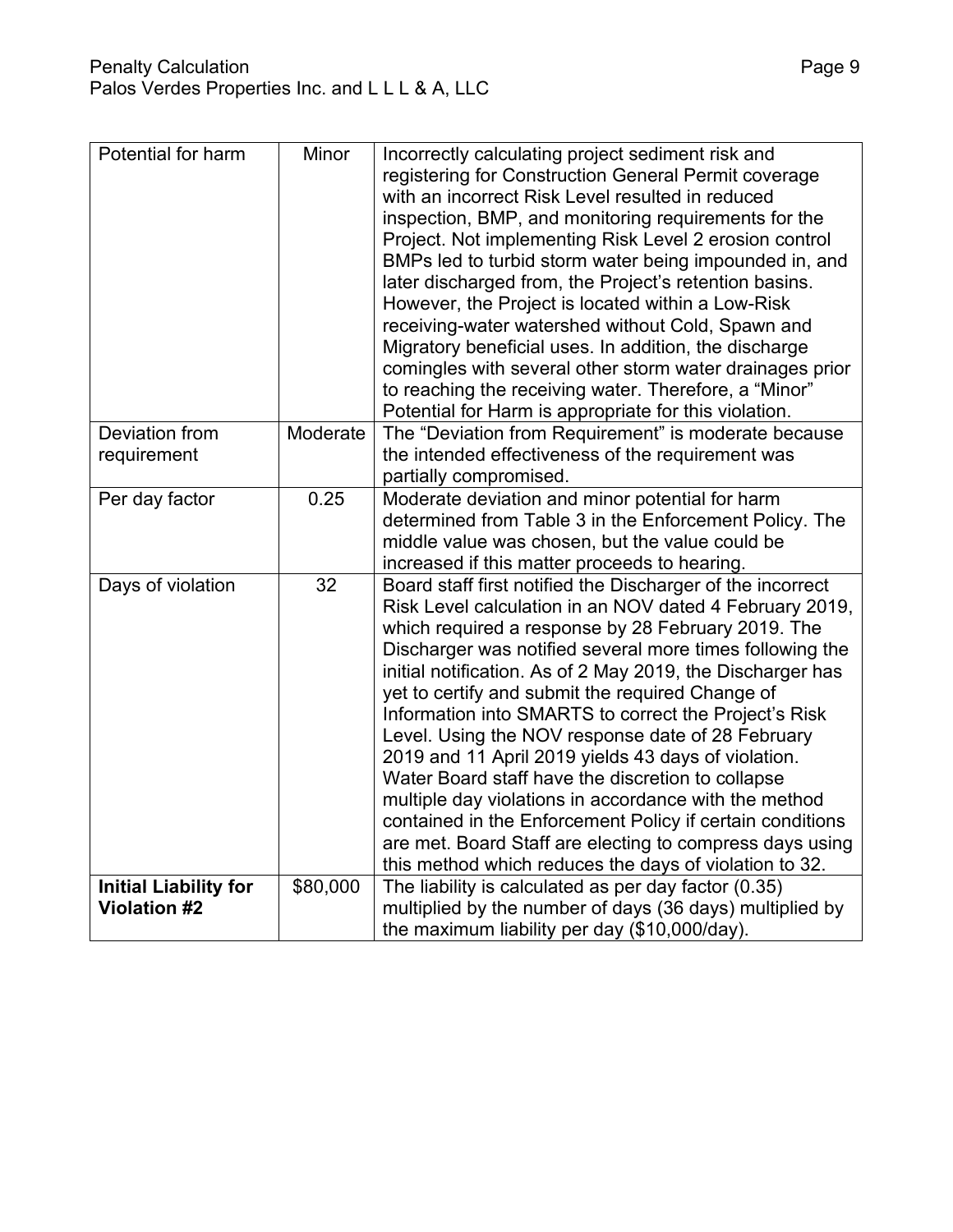| Adjustment for<br><b>Discharger Conduct</b><br>Culpability | 1.3       | The Discharger has applied for and received permit<br>coverage under the Construction General Permit for<br>numerous construction sites in California. The<br>Discharger also retained a QSD/P that was aware of the<br><b>Construction General Permit's BMP requirements.</b><br>Therefore, the Discharger should be aware of the<br>General Permit's requirements and should have<br>complied with the Construction General Permit's<br>requirements. |
|------------------------------------------------------------|-----------|---------------------------------------------------------------------------------------------------------------------------------------------------------------------------------------------------------------------------------------------------------------------------------------------------------------------------------------------------------------------------------------------------------------------------------------------------------|
| Adjustment for                                             |           | Board staff is not aware of previous violations by the                                                                                                                                                                                                                                                                                                                                                                                                  |
| <b>Discharger Conduct</b><br><b>History of Violations</b>  |           | Discharger related to the General Permit. Therefore, a<br>neutral factor of 1.0 is appropriate.                                                                                                                                                                                                                                                                                                                                                         |
| Adjustment for                                             | 1.2       | The Discharger was notified of this violation several                                                                                                                                                                                                                                                                                                                                                                                                   |
| <b>Discharger Conduct</b>                                  |           | times and had over four months to correct the Project's                                                                                                                                                                                                                                                                                                                                                                                                 |
| Cleanup and                                                |           | Risk Level. Board staff are applying a cleanup and                                                                                                                                                                                                                                                                                                                                                                                                      |
| Cooperation                                                |           | cooperation factor of 1.2 to this violation but this value                                                                                                                                                                                                                                                                                                                                                                                              |
|                                                            |           | could be increased if this matter proceeds to hearing.                                                                                                                                                                                                                                                                                                                                                                                                  |
| <b>Total Base Liability</b>                                | \$124,800 | The base liability is calculated as the initial liability                                                                                                                                                                                                                                                                                                                                                                                               |
| for Violation #2                                           |           | multiplied by each of the above three factors.                                                                                                                                                                                                                                                                                                                                                                                                          |

### **OTHER FACTOR CONSIDERATIONS**

**Total Base Liability for all violations: \$170,976.** The Enforcement Policy states that five other factors must be considered before obtaining the final liability amount.

| <b>OTHER FACTORS</b> | <b>VALUE</b> | <b>CONSIDERATIONS</b>                                  |
|----------------------|--------------|--------------------------------------------------------|
| Ability to pay and   | <b>No</b>    | According to the Discharger's website, the Project is  |
| continue in business | adjustment   | part of an \$85 million retail development and the     |
|                      |              | Discharger is currently involved in more than \$160    |
|                      |              | million commercial, office, and residential projects.  |
|                      |              | Board staff has no information suggesting that the     |
|                      |              | Discharger has no ability to pay this liability and    |
|                      |              | continue in business. The Prosecution Team will allow  |
|                      |              | Palos Verdes Properties Inc. to present the argument   |
|                      |              | of hardship if so desired.                             |
| Economic benefit     | \$95,860     | The economic benefit of not correctly identifying the  |
|                      |              | correct Risk Level and not implementing the            |
|                      |              | inspection, sampling, and BMP requirements of a Risk   |
|                      |              | Level 2 project were estimated to be \$95,860. See the |
|                      |              | attached Economic Benefit spreadsheet for details.     |

### **Table 3: Other Factor Considerations for Final Liability Amount**